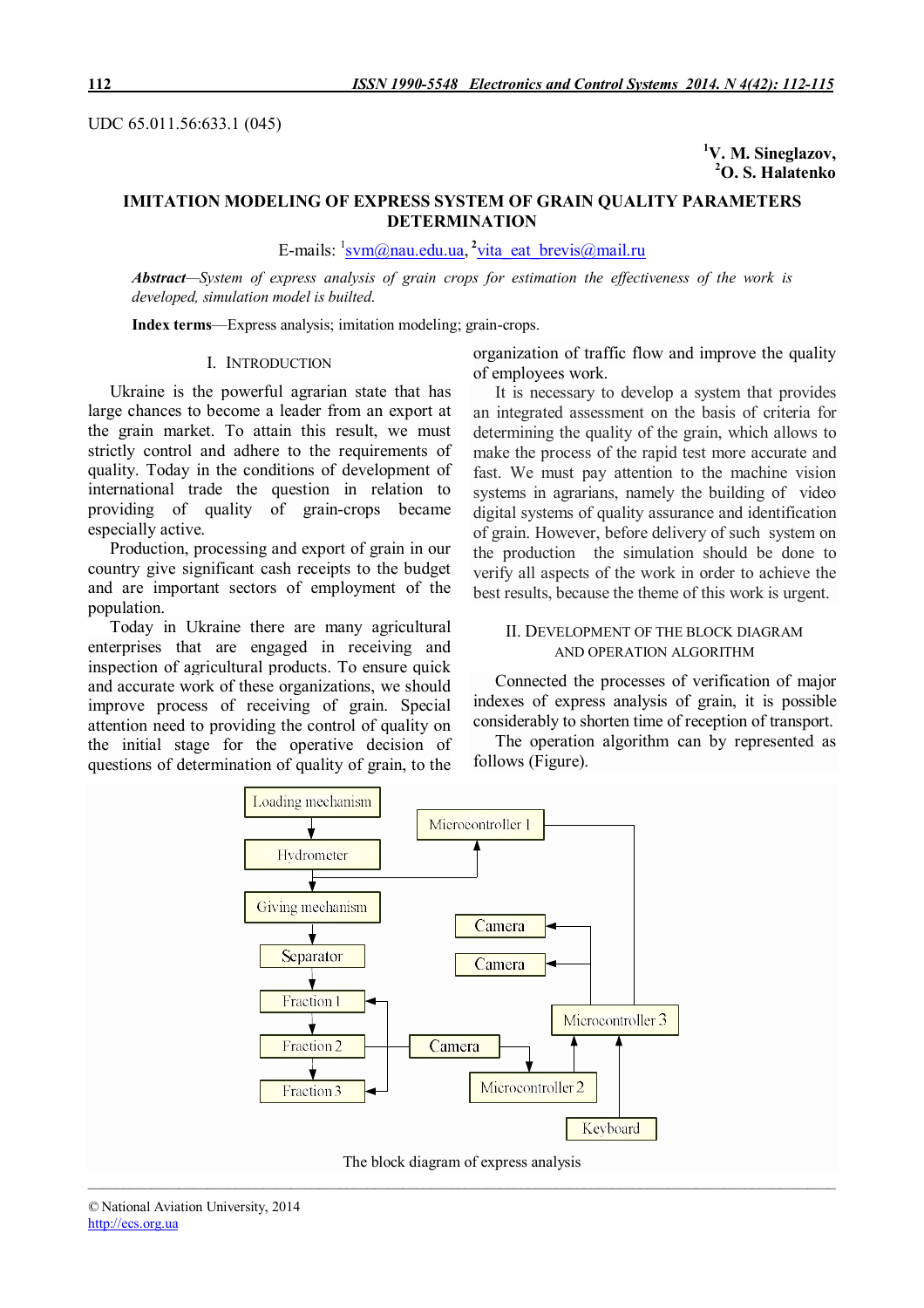1. Measuring humidity W using electrometric method.

Classification of grain that is investigated, in accordance with PSU.

2. Separation of grain for three fractions.

3. Analysis of of video images each faction.

3.1 Processing of of video images each fraction (previous image processing, segmentation, identification of points of contours, contour analysis, correlation analysis).

3.2 Determination of the number of impurities P1  $(% )$ 

3.3 Determination of the number of pests P2 (%).

4. Determination of the integrated index of quality of grain.

$$
I = k_1 W + k_2 p_1 + k_3 p_2,
$$

where  $k_1, k_2, k_3$  weighting coefficients (determined experimentally)

## III. ANALYSIS OF GRAIN FOR THE IMPURITY CONTENT

For each grain crop there are certain standards for determination the parameters of the quality, so has been taken soft wheat to demonstrate the work of imitation scheme.

Impurities of organic and inorganic origin are divided on grain and waste.

– The grain admixture:

– broken grain;

– shriveled grains (during the sifting passes through a sieve with apertures of 2.0 mm / 20.0 mm);

– sprouted grain;

– heat damaged grain;

– grain eaten by pests;

– grain of cereal crops;

– grain with painted germ.

– Waste impurities:

– mineral impurities (retained in the a sieve with the holes  $1.0 \text{ mm} / 20.0 \text{ mm}$ ;

– organic impurities;

– harmful impurities;

The order of analysis:

1. A portion of the wheat with mass 50 g is sifted through a sieve with oblong holes with size 1.0 mm 20.0 mm during 30 sec. The remainder of sieves – is broken grains, damaged grains, grains of cereal crops, sprouted grains, grains eaten by pests, damaged by frost and unripe grain (green), mineral, organic, harmful impurities and spoiled grain.

2. The grain that is left, is sifted through a sieve with oblong holes 2.0 mm/20.0 mm within 30 seconds. All that has passed are small and shrunken grains [1].

For examining of analysis it is necessary to have an imitation model of this process.

The block diagram of the imitation model is represented on Fig. 2.



Fig. 2. Block diagram of the imitation model

IV. PROCESSING OF VIDEO IMAGES OF FRACTIONS

A mathematical model of the image can be represented as

$$
z(x, y) = g(x, y) + \varepsilon(x, y),
$$

where  $g(x, y)$  a formal record of the image in the absence of noise;  $z(x, y)$  is a formal record of the image at the output of the measuring system;  $\varepsilon(x, y)$ is obstacle that arises as a result of the measurement process; *x*, *y* is pixel coordinates;  $(x_{\text{min}} < x < x_{\text{max}})$  $y_{\text{min}} < y \leq y_{\text{max}}$ ,  $x_{\text{min}}$ ,  $x_{\text{max}}$ ,  $y_{\text{min}}$ ,  $y_{\text{max}}$ , the limits of the image. The goal is the determination in according to the result of the image processing, the presence of foreign material and grain impurity, presence of pests in the percent.

Disturbance  $ε(x, y)$  can be represented as:

1. Gaussian white noise with zero expectation and covariance matrix *R* (*x*, *y*).

2. Colored noise with unknown distribution.

3. A pulse signal.[2]

V. IMAGE PROCESSING ALGORITHM

- 1. Pre-processing of images.
- 2. Segmentation.
- 3. Searching of the contours points.
- 4. Contour analysis.
- 5. Correlation analysis.

6. Determination grain and foreign material impurities, the number of pests [3].

In terms of identification and analysis of objects in an image, brightness values of objects are not the most informative, but the characteristics of their borders – outlines are the major. The task of selection of contours is to build the image boundaries and contours of objects of homogeneous areas. Typically, the boundary of the object in the image is displayed by brightness difference between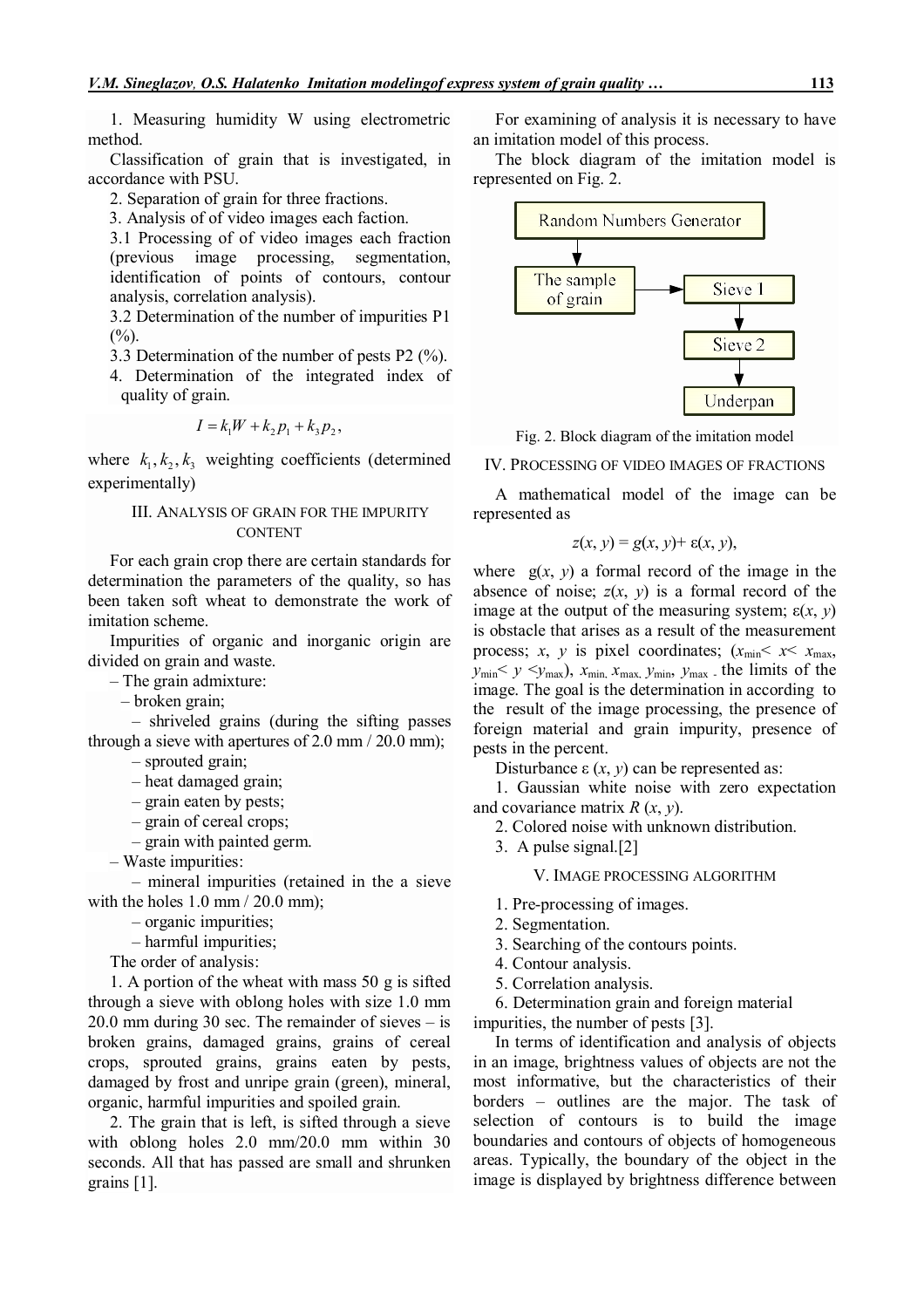two relatively self-colored areas. Contour of image is the set of its pixels around which there is abrupt change in brightness function. If the original image, except for areas of constant brightness, contains areas with smoothly change brightness, the continuity of contour lines is not guaranteed [4].

### VI. THE RESULTS OF IMITATING

In accordance to the phases of the work of the proposed imitation system an initial image is realized, which was formed as a result of filling of grain sample, which is shown in Fig. 3.

As a result of separation, image of factions were got, that represented on Figs 3, 4 and 5. Image



Fig. 3. The sample of grain before separation Fig. 4. Grain after the first test sieve



### **CONCLUSIONS**

Constructed a simulation model of express analysis system for determination the parameters of the grain, which includes a random number generator, the sensor checks the checksum of test grain, sieve 1, sieve 2 pallet.

Developed the procedure of image processing, which includes the following steps: pre-processing of images,the segmentation, search points of the contours, contour analysis, correlation analysis.

#### **REFERENCE**

[1] Podpryatov, G. I.; Skaletska, L. F.; Senkov, A. M. "Technology of storage and processing of analysis of different fractions showed that on the first sieve remain whole and damaged wheat; after the first sieve with oblong holes of 2.0 mm / 20.0 mm passing small and shrunken grain (2 %).

After the second sieve with apertures 1.0×20.0 mm passing grain that included in mineral impurities, including contaminants; the balance on the sieve with apertures of  $1.0 \times 20.0$  mm – mineral, organic and harmful impurities, damaged wheat damaged by frost and unripe (green), and also small and shrunken, pests and dust, that as a result is 5 %.

In the fourth phase after separation in the pallet are the smallest components of the whole sample: rubbish and small pests (5 %) (Fig. 6).





Fig. 5. Grain after the second test sieve Fig. 6. Rubbish and small pests (5 %)

products." *Workshop: Training. guide*. Kyiv: Higher Education, 2004.

[2] J. Bala, K. DeJong, J. Huang, H. Vafaie, and H. Wechsler, "Using learning to facilitate the evolution of features for recognizing visual concepts," Evolutionary Computation, vol. 4, no. 3, pp. 297–311, 1996.

[3] C. Cabani and W. J. MacLean, "Implementation of an affine-covariant feature detector in field-programmable gate arrays," in *Proceedings of the International Conference on Computer Vision Systems*, 2007.

[4] Foundations and Trends in Computer Graphics and Vision, vol. 3, no. 3 (2007) pp. 177– 280. 2008 T. Tuytelaars and K. Mikolajczyk.

Received 19 Oktober 2014.